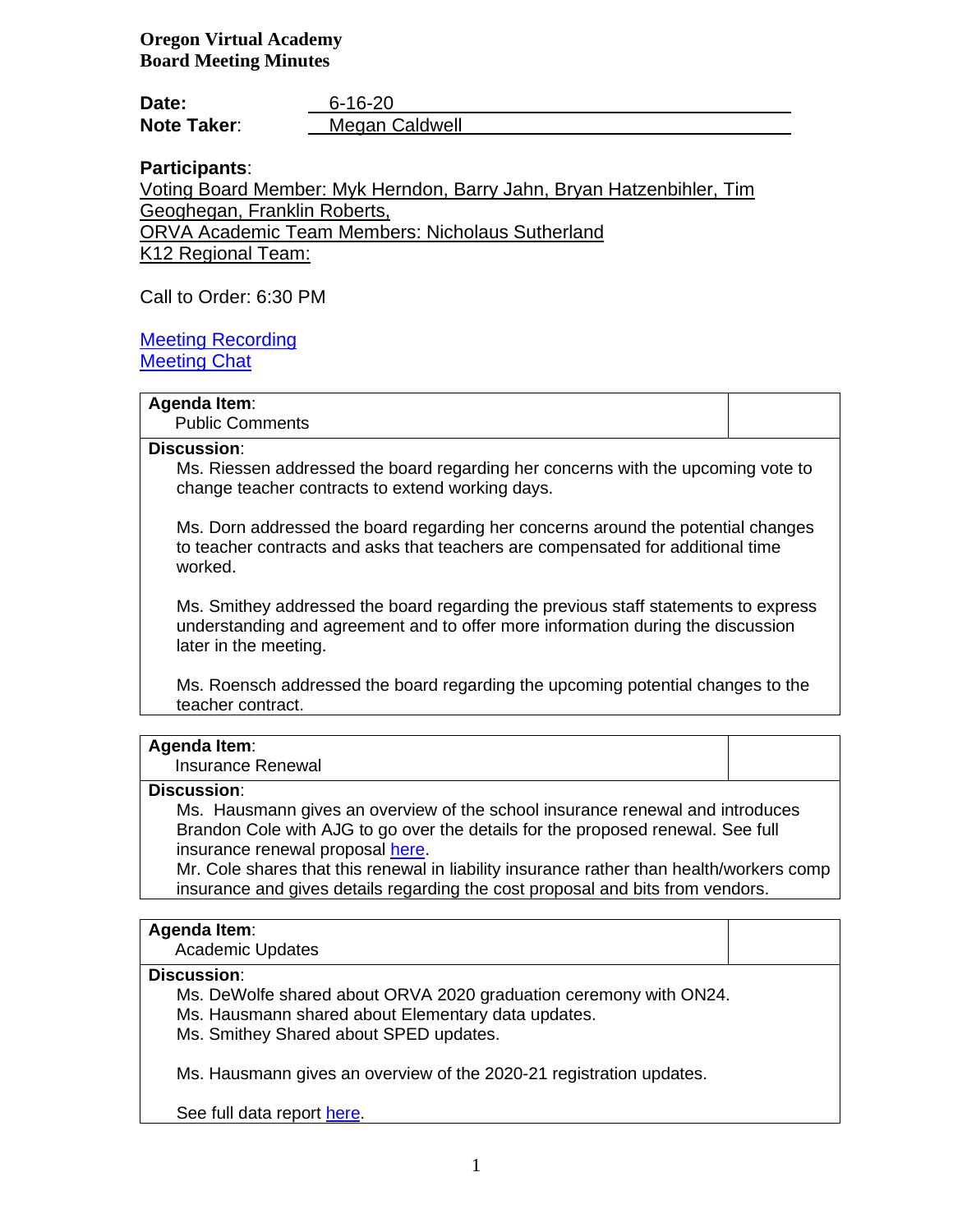# **Agenda Item**:

Staffing update for 20-21

# **Discussion**:

Ms. Hausmann shares that there is an updated staffing list in the board packet for the board to review. This list will include the staff who will be offered a contract and who will not be returning. This is an action item later in the meeting. We are working on early hire recommendations and early posting listings.

Asking for approval on currently list of staff who we would like to offer contracts to.

# **Agenda Item**:

Virtual School Project

# **Discussion**:

Ms. Hausmann shares a snapshot of the virtual school's project that the focus group has created. This is anticipated to be completed 6/19/20.

# **Agenda Item**:

| Staff Handbook clarification of time off to be added |  |
|------------------------------------------------------|--|
|------------------------------------------------------|--|

# **Discussion**:

Ms. Hausmann shares this is action item D later in the meeting and was also presented during the work session earlier this month. Proposed adding report date, end date, vacation days off, 12-month employees expected during July/august. Full anticipated handbook review anticipated in July.

Ms. Hausmann shares that these are changes that need approved now because they affect contracts that need to be issued later this week.

Mr. Herndon asks if we approve the language tonight, will this be set in stone for the entire year? Or is it possible to change the language again later on.

Ms. Hausmann comments that her understanding is that the handbook is a fluid document, but would caution changes later on as these thing affect the school calendar, and we want to let our staff know what they are getting into when they sign their contracts.

Mr. Herndon shares that he feels he would like to understand better the concerns of the SPED staff before deciding on this tonight. Would like to pass with the

understanding that we can step back and talk about it and get a better understanding then pass something in early July.

Mr. Geoghegan shares his disagreement with Mr. Herndon's proposal as he feels the staff trust may not be there.

Ms. Hausmann points out the in the current contracts and historically contracts state teachers get the month of July off. This proposal is lengthening their summer breaks. If the board feels they need more time to process this decision, then we should hold off on issuing contracts to SPED teachers.

Mr. Jahn asks if its possible to outline the motion to hold off on the SPED portion and then come back in a week or 2 to approve the language for SPED.

Ms. Hausmann clarifies that this is a change in expectation and will not change their current contract but rather the next contract they choose to sign.

Ms. Smithey shares there have been conversations about what could be done during the additional week for SPED staff which included preparing student IEPs, intakes, documents, schedules. The issue is that we would need student and school schedules and would need access to related service providers. Would need access to student records.

Ms. Smithey expresses that there is a misstep in using the change management model where this could have helped here.

Mr. Geoghegan shares that he cannot support the motion without a clear plan on how the additional week will be used.

Mr. Herndon shares that he has been reading the issues in the chat box. See the chat dialog here. He suggests allowing additional input later in the agenda when it comes time for to vote.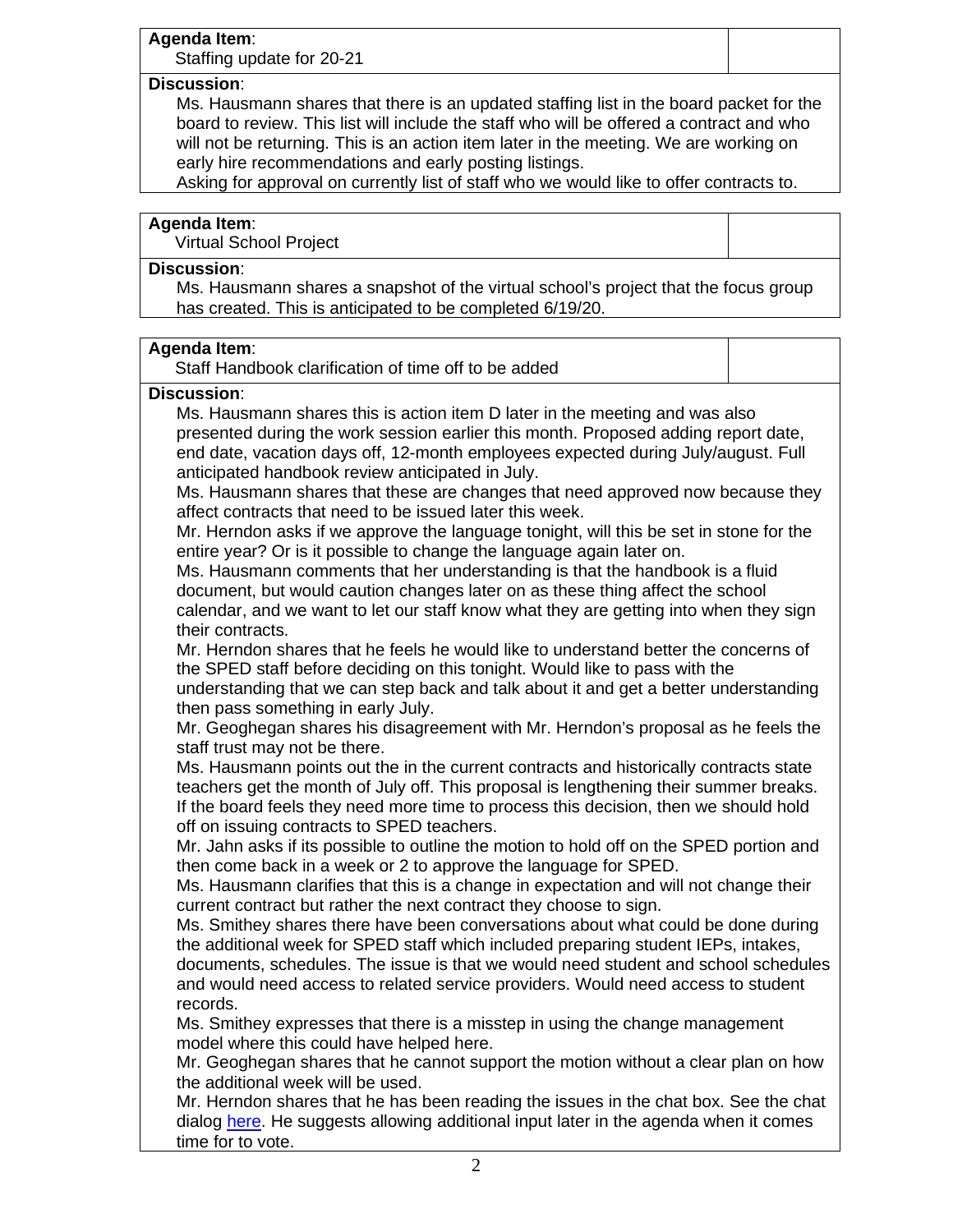#### **Agenda Item**:

Virtual Summer Board Conference

#### **Discussion**:

Mr. Jahn shares the virtual summer board conference is 7-11-2020 and recommends that board members click the link and sign up if they are interested.

# **Agenda Item**:

Financial Report

### **Discussion**:

Mr. Chun-Hoon gives an overview of the financial report through May 2020 and school funding. See full report here.

Mr. Chun- Hoon gives an overview of the 20-21 budget. See full presentation here.

#### **Agenda Item**:

Board Member Resignation

#### **Discussion**:

Mr. Jahn shares that Ms. Doland has resigned for the ORVA Board of Directors. See resignation here.

Mr. Jahn also shares there are 2 candidate resumes (Trow/Sandall) for the board to review in the board packet to consider for a vote at the next board meeting.

#### **Agenda Item**:

Consent Agenda

#### **Discussion**:

Mr. Geoghegan moves to approve the consent agenda Mr. Roberts seconded the motion. All were in favor with none opposed.

### **Agenda Item**:

FY 20-21 Salary Schedule

# **Discussion**:

Mr. Herndon shares that this schedule is currently in the contracts to go out. We are creating a schedule in the dark because we don't know how much money we have to budget. What we are proposing is essentially is a pay freeze. Tomorrow we will be discussing with staff the changes we want to make mid-year when we know more about the budget.

Mr. Herndon clarifies that everyone will still get their step/year of credit.

Mr. Chun-Hoon clarifies that we can work with Insperity on changing employee pay in the middle of the year to give more pay retroactively once more money comes in.

#### **Action:**

Mr. Herndon moves to approve the FY 20-21 Salary Schedule/pay freeze. Mr. Hatzenbihler seconded the motion. All were in favor with none opposed. The motion passes.

# **Agenda Item**:

FY 20-21 Budget

## **Discussion**:

Mr. Herndon suggests tabling the motion and picking it up in a special session once we have heard back from NBSD. Suggested June 29<sup>th</sup> special session to address.

#### **Action**

Mr. Herndon moves to table the budget approval to the June  $29<sup>th</sup>$  special session. Mr. Geoghegan seconds the motion. All were in favor with none opposed. The motion was tabled.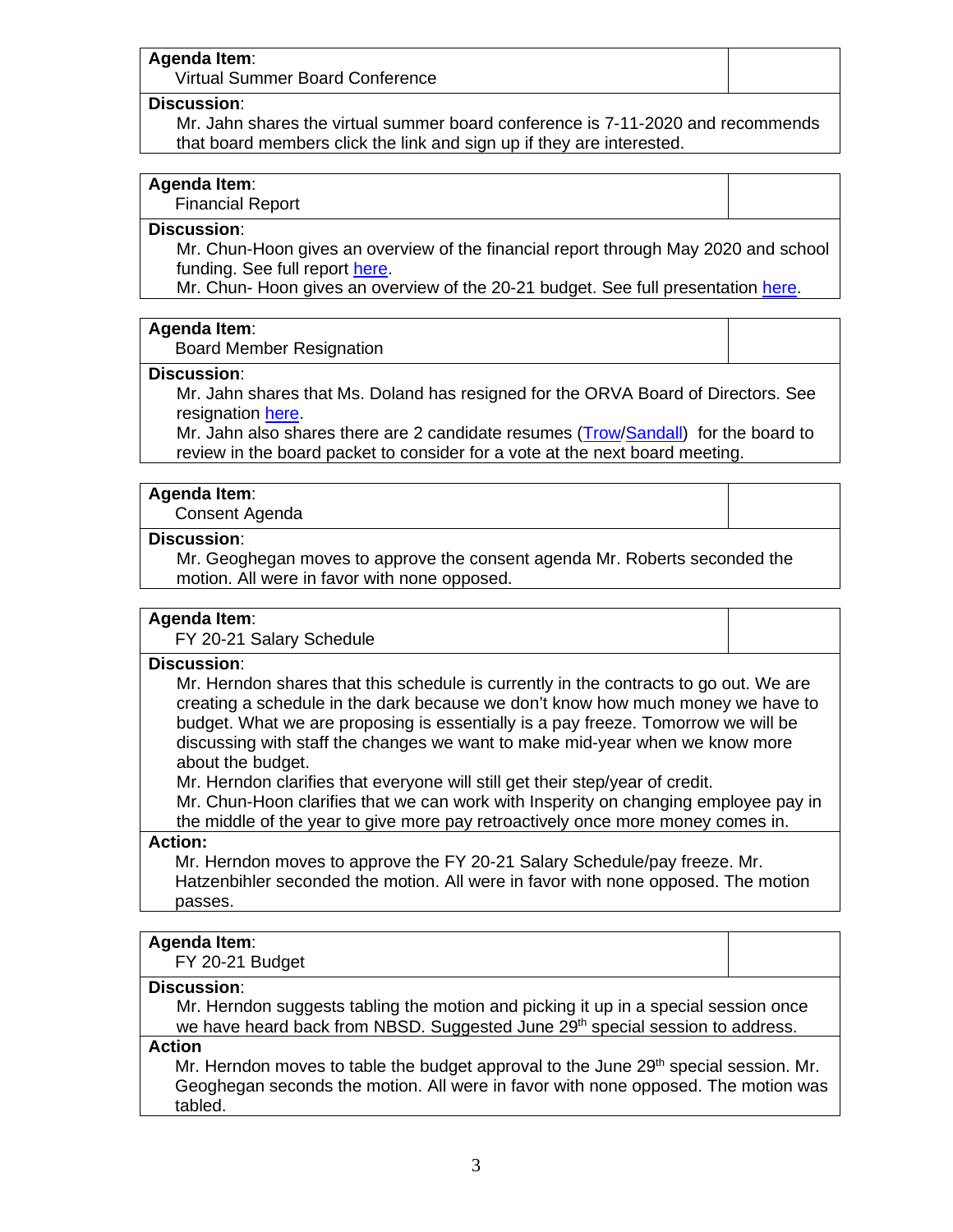# **Discussion**:

# **Action:**

Mr. Herndon moves to approve the proposed staffing recommendations as presented. Mr. Roberts seconded the motion. All were in favor with none opposed. The motion passes.

# **Agenda Item**:

School Insurance Renewal

### **Discussion**:

Mr. Herndon shares that a request was sent out to another vendor for a quote and would like to see what they have to say before the board decides.

Ms. Hausmann reiterates that the insurance needs to approve and sent in by June 30<sup>th.</sup> If we miss the deadline, we risk our insurance lapse.

# **Action:**

Mr. Herndon moves to table the Insurance renewal to the June 29<sup>th</sup> special session. Mr. Hatzenbihler seconded the motion. All were favor with none opposed. The motion passes.

# **Agenda Item**:

Staff Handbook Clarification of Time off to be added

# **Discussion**:

Mr. Roberts asks for clarification on the number of days in comparison to the current contract opposed to the proposed.

Ms. Hausmann shares that in the current contract the language states that teachers will work through the end of June and return the start of august and will have the month of July off. This has ebbed and flowed throughout the year.

The New contract language states that SPED teachers will come back 15 days prior to the first day of school (August  $15<sup>th</sup>$ ) and their last working day will be 5 days after the last week of school (June  $18<sup>th</sup>$ ). Essential changing their contractual language from 4 weeks to 7 weeks.

Ms. Hausmann shares that in the past the language has been very grey, and now the language is being outlined in black and white.

Mr. Herndon proposed a contract extension for a month based on what they already must have more time on this.

Ms. Hausmann suggests pulling the SPED language out of the motion and move forward with the rest of the language.

Ms. Stiles shares that the SST team was told earlier in the year they would remain receiving summers off. Then about 2 weeks ago the message was flipped, and the expectation changed to the SST team working the month of July. This is affected multiple staff members and we are in danger of losing them. The core of the issue is the change in expectation that was communicated late in the year.

Ms. Hausmann shares that the SST contracts have always been 12-month employees and we are simply just cleaning up the language and enforcing the expectation currently.

Mr. Herndon proposes to issue contracts just like last year, including SST. And form a committee to discuss and make sure this is applied better for next year.

Mr. Geoghegan proposes a motion to leave the contracts as is and work with administrators to implement this language for next year.

Ms. Stiles shares that a pain point is that the contract and handbook language are unclear.

Ms. Stiles shares that we do not onboard students over the summer because they are not ready to engage. However, there will be more students working over the summer due to COVID.